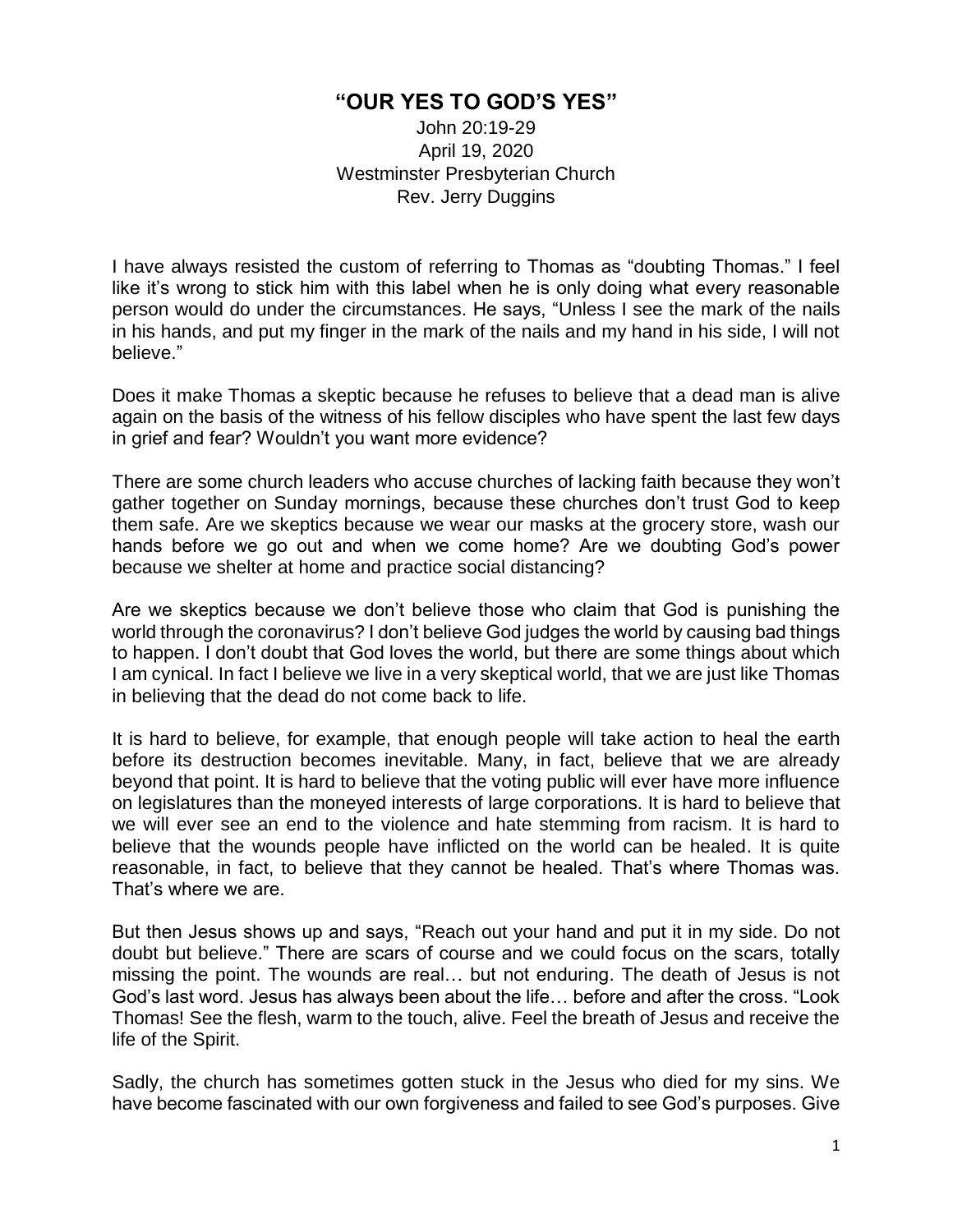thanks, yes, that God's love is stronger than our weakness… but understand that forgiveness moves us into a new life, away from doubt and into faith.

Thomas' response may be my favorite words in scripture. I hear in his words a changed life, a changed disposition, a movement from deep sorrow to faith, a movement away from his own self to the love of God. He says, "My Lord and my God!" These words tell us from where Thomas intends to take direction. He will listen to the voice of his Lord. He will see the world through the eyes of God and not his despair. These words are his "yes" to Jesus.

His "yes" to the resurrection of Jesus is a "yes" to his own resurrection. Easter is not just about the resurrection of Jesus, but about our new life as well. Easter's fundamental question asks us what we will say "yes" to.

In this Earth Day week, the "yes" in e.e. cummings poem seems especially appropriate. It's worth hearing those lines again:

> "i thank You God for most this amazing day: for the leaping greenly spirits of trees and a blue true dream of sky; and for everything which is natural which is infinite which is yes

(i who have died am alive again today….)

Despite the snow of this past week, I've found my spirit lifted by the signs of earth coming to life. To see the resurrection of trees and shrubs with an onslaught of color awakens the human spirit as well. The vibrant yellows of the cornelian cherry and forsythia, and the reds of the maple, rosebud, and crab apple trees evoke a "yes" that has been lying dormant through the winter. The earth itself is trying to make believers of us. In the earth's resurrection we can see our own, as the song we'll sing at the end of the service:

> *In our doubt there is believing; in our life, eternity. In our death, a resurrection; at the last, a victory, Unrevealed until its season, something God alone can see.* (From *In the Bulb There is a Flower*)

We have been saying "no" for far too long. We have been saying "no" to the health of the earth because we valued consumption of resources and the desire for maximum profit over the life of the world around us. We have said "no" to our neighbors as they flee war and famine in their own lands and look for safer lodging. In our efforts to get ahead and be "the best," we have too often said "no" to the community that celebrates differences and values compassion.

It is Easter, the season of resurrection and new life. It may be difficult to see our way to the necessary "yes" of Easter in a time when the death toll is rising, unemployment rising and the economy struggling, but it is not impossible. The signs of resurrection are there for those who have eyes to see.

Brian McLaren offers wonderful insight into these positive signs of new life. He writes in *The Great Spiritual Migration*: